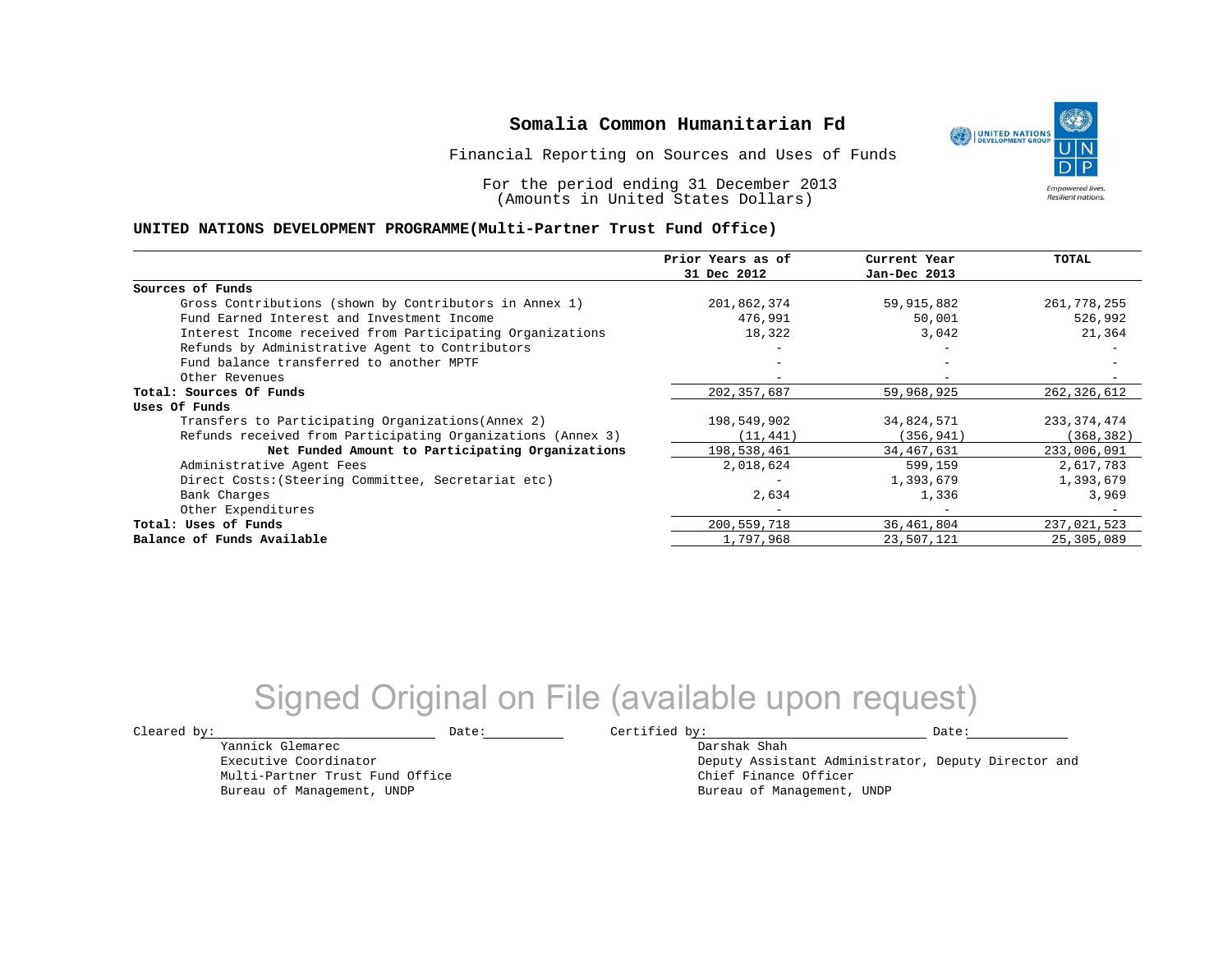

For the period ending 31 December 2013 (Amounts in United States Dollars)

#### **UNITED NATIONS DEVELOPMENT PROGRAMME(Multi-Partner Trust Fund Office)**

#### **Annex - 1: Gross Contributions**

|                                | Prior Years as of | Current Year | TOTAL       |
|--------------------------------|-------------------|--------------|-------------|
|                                | 31 Dec 2012       | Jan-Dec 2013 |             |
| Contributors                   |                   |              |             |
| African Union                  |                   | 2,000,000    | 2,000,000   |
| Australian Agency for Int'l De | 12,253,300        | 3,689,200    | 15,942,500  |
| DEPARTMENT FOR INT'L DEVELOPME | 63,834,923        | 28,977,300   | 92,812,223  |
| GOVERNMENT OF AZERBAIJAN       | 100,000           |              | 100,000     |
| GOVERNMENT OF<br>DENMARK       | 20,851,273        | 3,553,218    | 24,404,491  |
| GOVERNMENT OF FINLAND          | 9,418,800         | 3,895,200    | 13,314,000  |
| GOVERNMENT OF GERMANY          | 2,529,700         | 1,320,150    | 3,849,850   |
| GOVERNMENT OF GUYANA           | 75,000            |              | 75,000      |
| GOVERNMENT OF ITALY            | 2,618,000         |              | 2,618,000   |
| GOVERNMENT OF NETHERLANDS      | 36, 242, 657      | 1,562,500    | 37,805,157  |
| GOVERNMENT OF NORWAY           | 20,833,835        |              | 20,833,835  |
| GOVERNMENT OF POLAND           | 297,921           |              | 297,921     |
| IRISH AID                      | 8,987,330         | 4,580,250    | 13,567,580  |
| PRIVATE SECTOR                 | 10,000            |              | 10,000      |
| SWEDISH INT'L DEVELOPMENT COOP | 17,697,610        | 9,805,355    | 27,502,965  |
| SWISS AGY FOR DEVELOPMENT & CO | 6,112,026         | 532,708      | 6,644,734   |
| Total: Contributions           | 201,862,374       | 59, 915, 882 | 261,778,255 |

# Signed Original on File (available upon request)

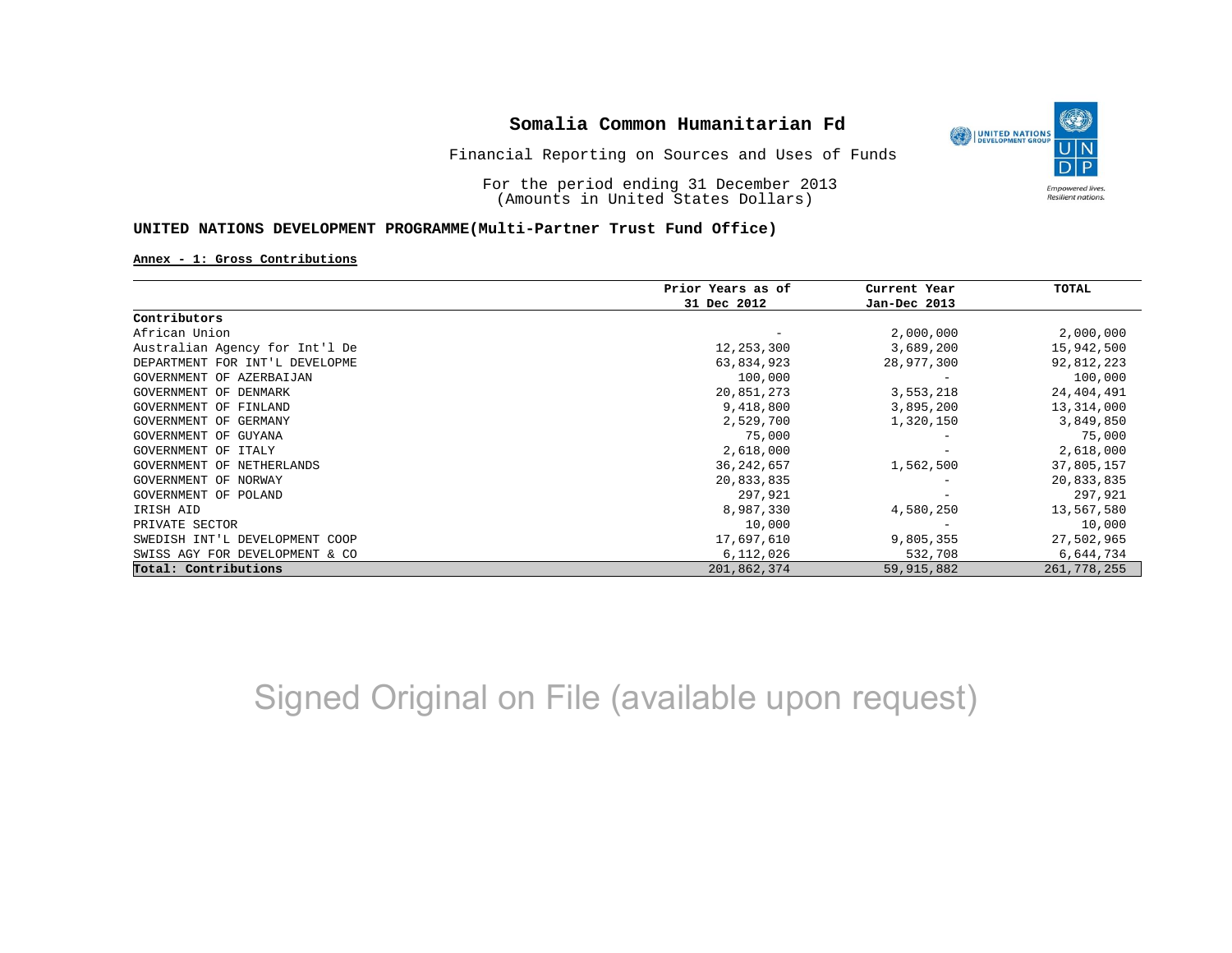

Financial Reporting on Sources and Uses of Funds

For the period ending 31 December 2013 (Amounts in United States Dollars)

#### **UNITED NATIONS DEVELOPMENT PROGRAMME(Multi-Partner Trust Fund Office)**

#### **Annex - 2: Transfers to Participating Organizations**

|                                                | Prior Years as of | Current Year<br>Jan-Dec 2013 | <b>TOTAL</b>  |
|------------------------------------------------|-------------------|------------------------------|---------------|
|                                                | 31 Dec 2012       |                              |               |
| FAO                                            | 10,590,902        | 650,000                      | 11,240,902    |
| IOM                                            |                   | 844,999                      | 844,999       |
| NGO/OCHA                                       | 136,599,194       | 25,074,904                   | 161,674,098   |
| OCHA                                           | 665,075           | $\overline{\phantom{0}}$     | 665,075       |
| UNDP                                           | 3,176,024         | 500,000                      | 3,676,024     |
| UNFPA                                          | 1,676,368         | 800,000                      | 2,476,368     |
| UNHABITAT                                      | 854,224           | $\overline{\phantom{0}}$     | 854,224       |
| UNHCR                                          | 5,903,269         | 410,000                      | 6,313,269     |
| UNICEF                                         | 19, 151, 411      | 2,906,048                    | 22,057,459    |
| UNOPS                                          | 1,910,264         | 708,685                      | 2,618,948     |
| WFP                                            | 12,228,317        | 2,296,955                    | 14,525,272    |
| <b>WHO</b>                                     | 5,794,855         | 632,980                      | 6,427,835     |
| Total Transfers to Participating Organizations | 198,549,902       | 34,824,571                   | 233, 374, 474 |

## Signed Original on File (available upon request)